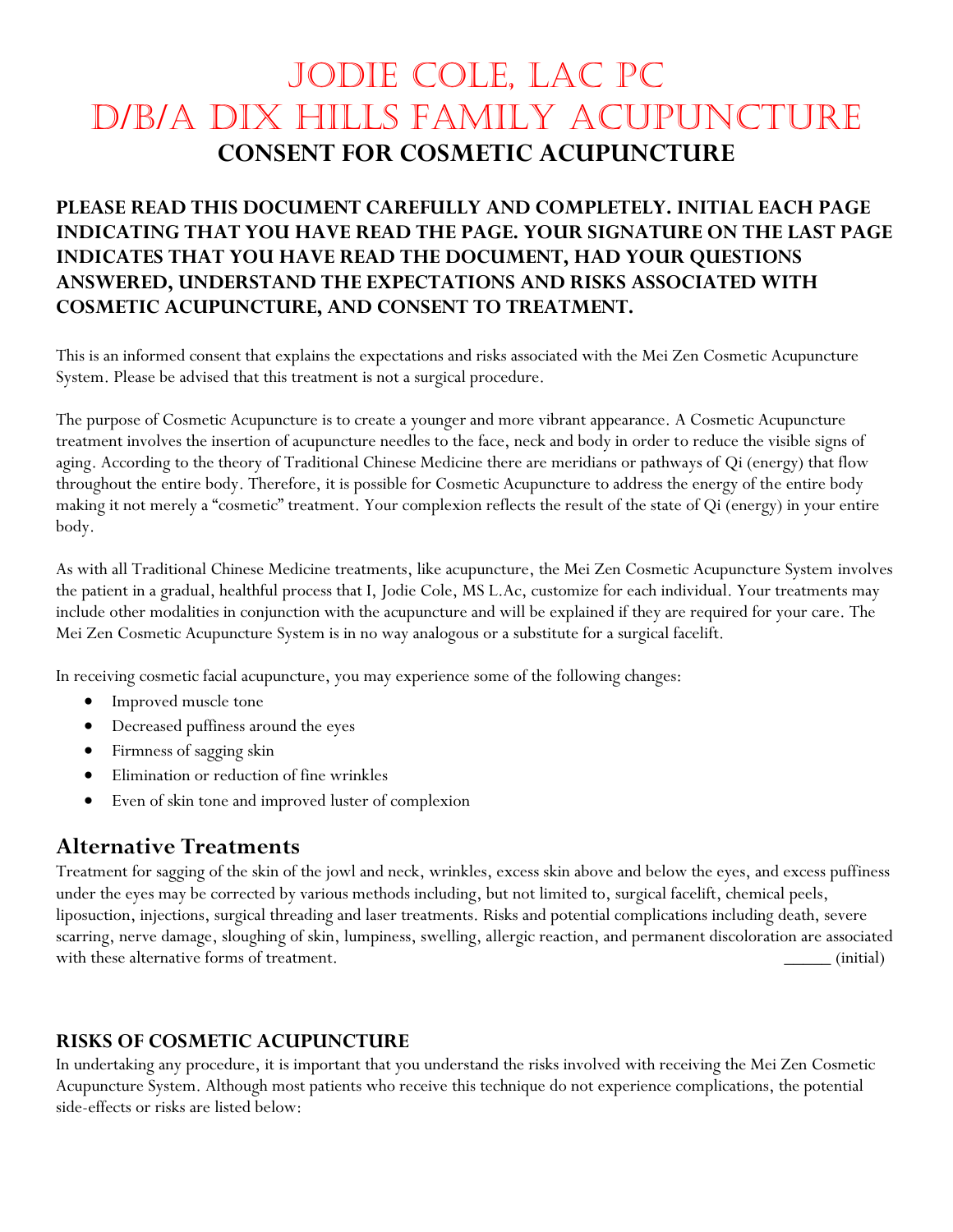# Jodie Cole, LAC PC d/b/a Dix Hills Family Acupuncture

A. BLEEDING AND BRUISING - As with acupuncture in general, when a needle is removed some minor bleeding may occur. This is normal and will usually not leave a bruise. Occasionally, a bruise or hematoma may appear. With bruising, it is important that you wear sunscreen when going outside. Topical and internal remedies will be discussed to address bruising. If swelling persists call me immediately. **Example 20** (initial)

**B. INFECTION – Infection at the needle site is very rare after an acupuncture treatment because the needles are sterile. If** you suspect infection at the needling site (i.e. redness, swelling or warm to touch), call me immediately. Additional treatment or referral to your M.D. may be necessary. \_\_\_\_\_ (initial)

**C. DAMAGE TO DEEPER STRUCTURES –** In certain systems, deeper structures such as blood vessels, nerves and muscles may be damaged. This type of damage rarely occurs during a treatment using the Mei Zen Cosmetic Acupuncture System. If this type of damage does occur the injury may be temporary or permanent. \_\_\_\_ (initial)

**D. ASYMMETRY –** All facial structures are naturally asymmetrical. Results may vary from side to side due to the natural asymmetry, previous injuries to one side of the body, or severity of symptoms from one side to the other. \_\_\_\_\_ (initial)

**E. NERVE INJURY –** Injury to the motor or sensory nerves very rarely results from facial acupuncture treatments. Nerve injuries may cause temporary or permanent loss of facial movements and feeling. Such injuries may improve over time. Injury to the sensory nerves of the face, neck and ear regions may cause temporary or, more rarely, permanent numbness. Painful nerve scarring is extremely rare.  $\qquad \qquad \qquad$  (initial)

**F. NEEDLE SHOCK –** Needle shock is a rare complication that can happen during any acupuncture treatment. If you feel faint or shaky at any time during your treatment, please let me know immediately. \_\_\_\_ (initial)

**G. ALLERGIC REACTION –** In rare cases, local allergies to topical preparations have been reported. Systemic reactions that are more serious may occur due to herbs used during an acupuncture treatment. Skin testing is done prior to application of any herbal preparations. Allergic reactions may require additional treatment or discontinuation of treatment.\_\_\_\_(initial)

**H. DELAYED HEALING –** Delayed healing is a rare complication. Smoking and certain health conditions such as diabetes, chronic fatigue syndrome, to name a few, may delay the healing response of any of the aforementioned risks. \_\_\_\_\_ (initial) **I. UNSATISFACTORY RESULTS –** It is important to understand that you are not having a surgical procedure. The alternatives, risks and comparisons of surgical procedures versus acupuncture have been discussed and outlined in this document. Please discuss any additional questions and concerns with me before treatment begins. \_\_\_\_\_\_ (initial)

### **LONG TERM EFFECTS:**

Following your cosmetic acupuncture treatments, changes in facial appearance may occur as a result of the normal process of aging, weight loss or gain, sun exposure, stress, illness or other circumstances not related to acupuncture. It has been explained that following lifestyle and dietary instructions may enhance the longevity of the cosmetic acupuncture treatment, while non-compliance will adversely affect the longevity of the cosmetic acupuncture treatment. Additional, future treatments may be necessary to maintain the results.  $\qquad \qquad \qquad \qquad$  (initial)

### **HEALTH INSURANCE:**

As with most cosmetic procedures, most health insurance does not cover the cost of the procedure or complications resulting from the procedure. Please contact your insurance if you have any questions about coverage. \_\_\_\_\_ (initial)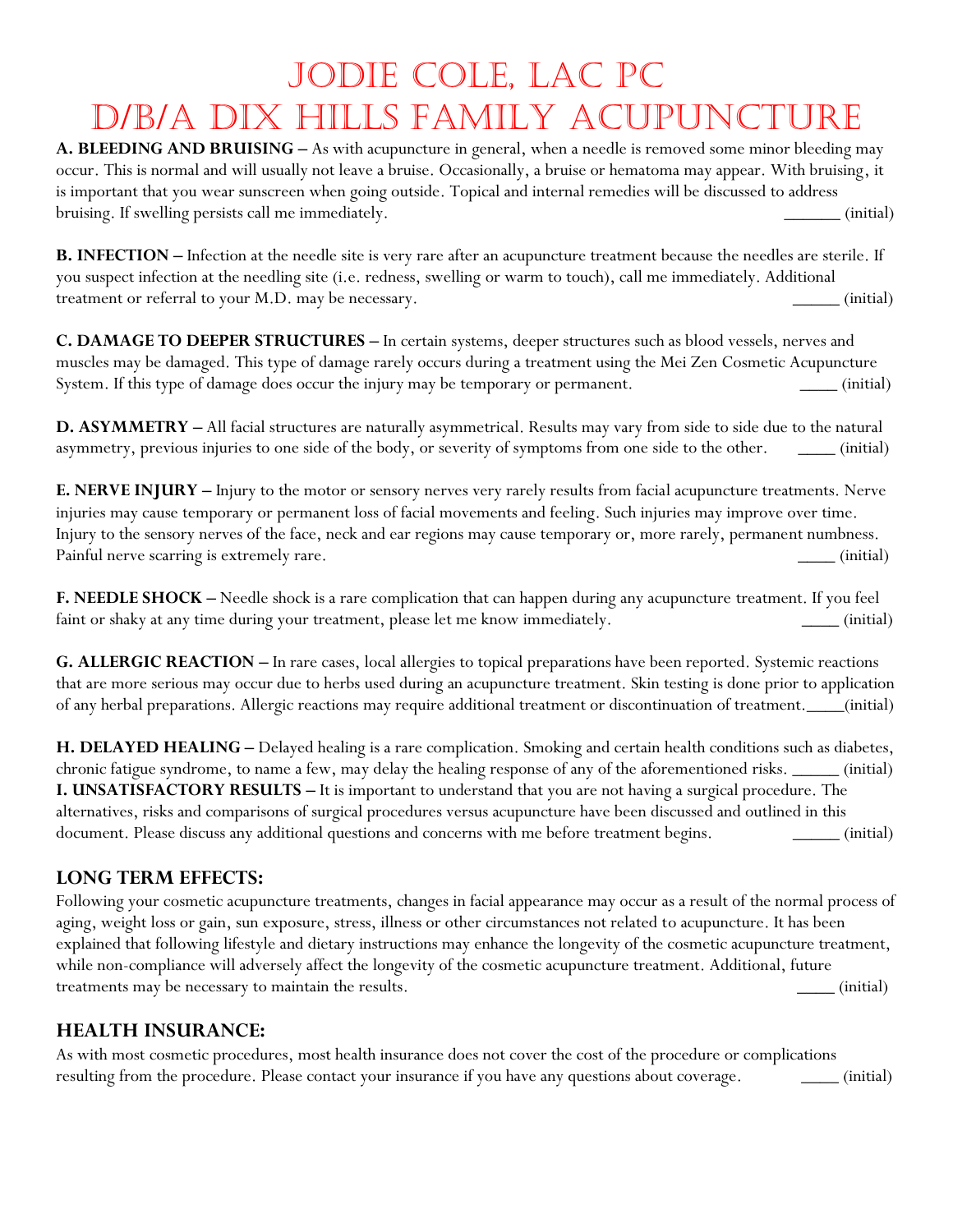## Jodie Cole, LAC PC d/b/a Dix Hills Family Acupuncture

### **EXPECTATIONS AND GUARANTEE:**

It has been explained that Cosmetic Acupuncture is not a surgical procedure. My questions regarding the longevity of results and expected changes in my facial appearance have been answered. Although good results are expected, there is no guarantee or warranty either expressed or implied on the results that may be obtained. \_\_\_\_\_ (initial)

#### **FINANCIAL RESPONSIBILITIES:**

The fee of \_\_\_\_\_\_\_\_\_\_\_\_ for Cosmetic Acupuncture includes:

- Skin care product application before and after Mei Zen Cosmetic Acupuncture protocol
- Mei Zen Cosmetic Acupuncture protocol (needling).
- Lifestyle, skin care and dietary recommendations to enhance the results of the treatment.

The practitioner does not accept and is not willing to file claims to any health insurance for Mei Zen Cosmetic Acupuncture. \_\_\_\_\_\_ (initial)

### **DISCLAIMER:**

Informed consent documents are used to communicate information about the proposed procedure along with disclosure of risks and alternative forms of treatment. They are not intended to define or serve as the standard of acupuncture. However, informed consent documents should not be considered all inclusive in defining other methods of care and potential risks. Standards of acupuncture are determined on the basis of all the facts involved in an individual case and are subject to change as scientific knowledge and technology advance and as practice patterns evolve. I may provide you with additional information that is based on the facts in your particular case and the present state of knowledge within the field of acupuncture. \_\_\_\_\_(initial)

Patient signature\_\_\_\_\_\_\_\_\_\_\_\_\_\_\_\_\_\_\_\_\_\_\_\_\_\_\_\_\_ Date\_\_\_\_\_\_\_\_\_\_\_\_\_\_\_\_\_\_\_

Practitioner signature \_\_\_\_\_\_\_\_\_\_\_\_\_\_\_\_\_\_\_\_\_\_\_\_\_

### **CONSENT FOR COSMETIC ACUPUNCTURE TREATMENT:**

I, \_\_\_\_\_\_\_\_\_\_\_\_\_\_\_\_\_\_\_\_\_\_\_\_\_\_\_\_\_\_\_\_\_\_\_\_\_ understand that there are several styles of facial, cosmetic or rejuvenation acupuncture and have been informed that Jodie Cole, MS L.Ac. practices the Mei Zen Cosmetic Acupuncture System.

I recognize that during the course of cosmetic acupuncture treatments, unforeseen conditions may necessitate different procedures than those listed above. I therefore authorize the above acupuncturist and assistants to perform such other procedures required in his or her professional judgment and within his or her scope of practice. The authority granted under this paragraph shall include all conditions that require treatment and are not known to my acupuncturist at the time the procedure is undertaken.

I hereby authorize Jodie Cole, MS L.Ac. and her assistants to perform the Mei Zen Cosmetic Acupuncture System.